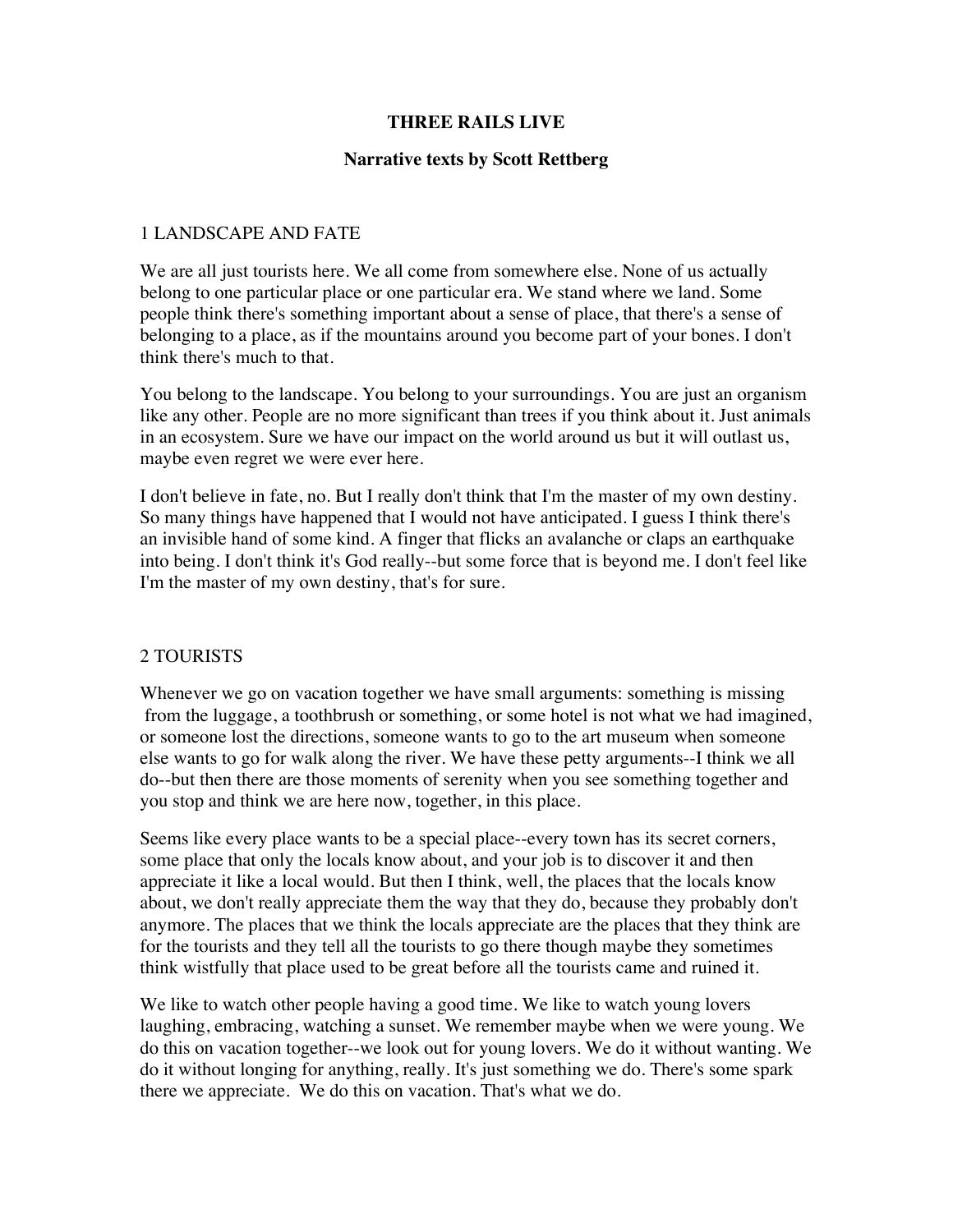#### 3 DEATH BY SNAKE

He died about fifteen minutes after he was bitten by the snake. She cried out the very moment he was bitten, as if she knew what would come. That it would be the end of things. Or an end of something. For a moment it was like a scene in the garden, the Garden of Eden. But as she watched him dying on the sand, in that unbearable heat, it was actually just another scene in her desert of the real.

She always knew that he would die in some idiotic way. She expected that it would be some sort of car crash or skiing accident or some type of household incident involving a blender or an electrical fire of some kind maybe a heart attack at a steakhouse after he ordered something medium rare but she never expected he would die of a snake bite. Sort of a dramatic death. Replete with metaphoric associations. She did not think that he would die like that. He didn't know what to think. Is there some kind of anti-venom?

At some point fate will reach out for you. Or coincidence will. Something from an actuarial table. I suppose it's not really fate—it's just circumstance. Fate is just a sort of comforting umbrella for the unexpected. Some sort of unanticipated death will be there for you. Or some sort of anticipated death. I suppose we all anticipate death at some point though we live as if we are immortal. Few of us will actually die at the hands or rather teeth of a small animal. Do you say "died at the teeth of" if you die from a bite, from a small animal, from poison? How would you go about describing that? As he was dying, all of it struck him as absurd—not just the snake bite—the whole ball of wax. He found himself thinking of the phrase "winterize your tires" and he thought "that's funny."

## 4 INDUSTRIAL SITES

He had an obsession with industrial sites the way that some men have an obsession with bridges or trains or construction sites. He would go out of his way to find them. The massive industrial sites where real work is conducted, work that drives an economy, work that pollutes an environment. Places where the stuff of the world is processed and made otherwise. He would go out of his way to find them. He would drive for hours, and he would watch them, record them, listen to their noises so he could go home and listen to them again. It brought him comfort to see and hear the men and machines at work.

It was when they traveled to the oil refinery, just to see it, just to see what made the whole economy turn, up close with their own eyes. It was that day it first occurred to her. I may divorce this man. I could. I may leave him behind. Like a used mop. Like a tarnished silver spoon. Like a tin can that used to contain soup. I may grow tired of him at any time, or he tired of me. We may die without each other. I may be alone.

I suppose, he said, we could have brought some signs or something to protest this place. Truly ugly, the way it belches smoke into the sky. Sort of monstrous, isn't it? It is like it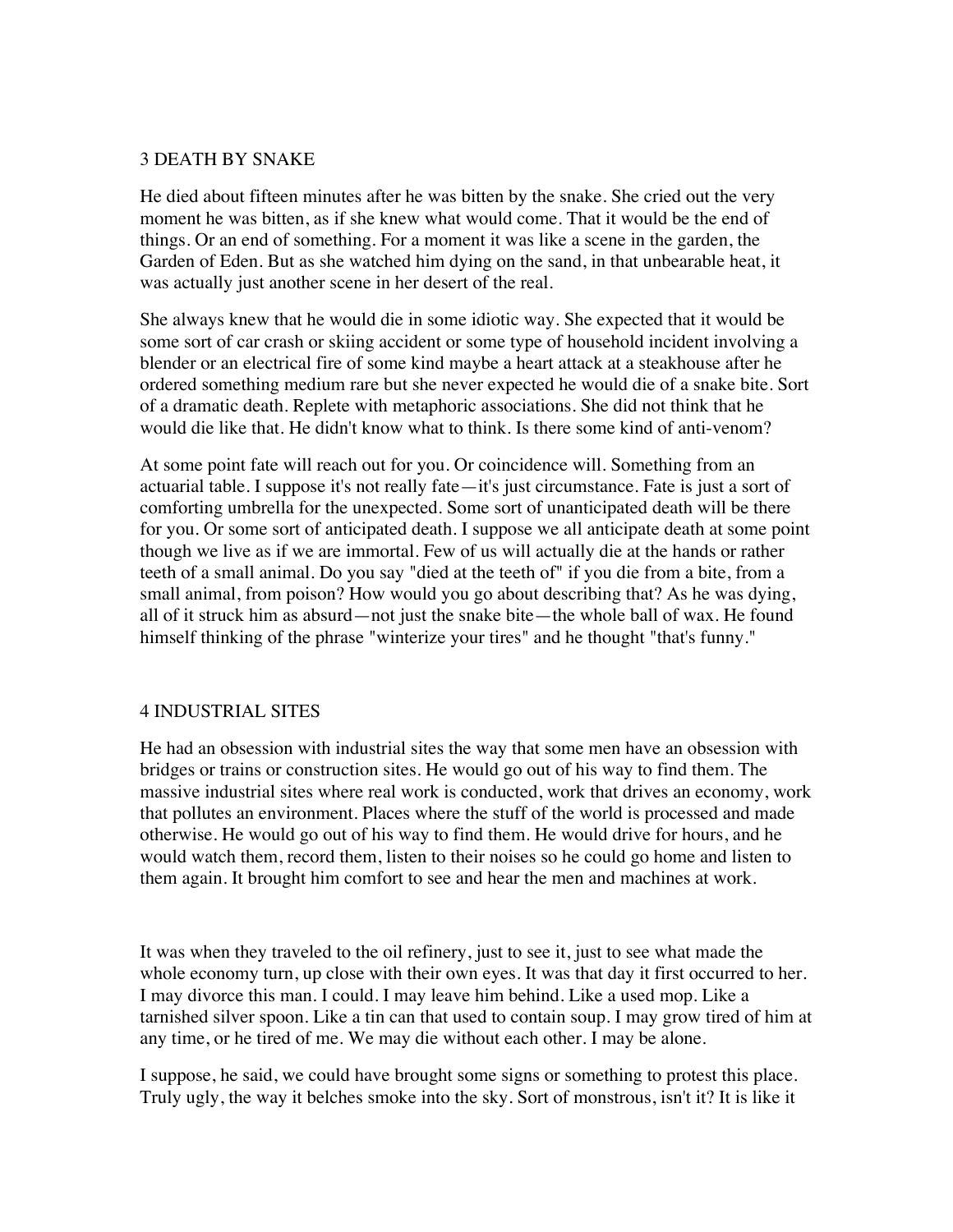is eating itself. He said something like that, in Norwegian. I couldn't tell really whether or not he was joking or serious or half serious. Everyone around here seems to love nature but they also like to go home early from work and enjoy the benefits their natural resources provide. There's an awareness of consequences, a sort of balancing act people play with the ethical parts of themselves. There are problems of translation.

## 5 TRAINS

He loved trains, associated them with childhood, the model train set circling round the Christmas tree. He remembered a sort of ride you used to see at old-time amusement parks, with train cars a child could propel by cycling with his hands, faster and faster. He loved the music of trains, the shuffling noise they make as they move on the rails, the landscape shifting as he turned pages. Trains represented true progress: the slow progress of the careful reader, and the excited progress of the eager child. He never associated trains with death, never considered that the train might derail.

The possibility of the sleeping compartment. The mysterious stranger. The casual glance over the newspaper at the passenger across. The air of mystery. Secret agents almost always ride in trains. A whiff of perfume, a pillbox hat, a rhythmic landscape. The Freudian suggestion implicit. A martini in the dining car, a chance encounter. We always somehow expected that we would have an affair on the train, though we never properly arranged it before time ran out.

In their final years they settled their longstanding argument, train or plane, in her favor. He always preferred the speed of air travel. To her it always felt ungrounded, and though she bottled it, her fear of flight never actually dissipated. Her knuckles white from coast to coast. Arthritis and a retirement account that could not accommodate business class fares finally convinced him that the more comfortable seats on the train were preferable. And, she felt, it gave them both a new appreciation of time. She liked to knit. He did not complain though in his heart he missed the sensation of descent.

## 6 FLOOD

The sump pump failed and the basement flooded. Frustrations mount as the waters rise below: where did he leave the flashlight; the impossibility of locating the D batteries. Figuring out which circuit breaker to flip inside the poorly marked box. All the personal failures. The waders he had not used since the trip to the boundary waters. Unreachable plumbers. Odors of dampening photo albums. What to do? What to do? What to do? The water rising steadily. The insurance company? Where did he put the damn policy? What is inside all of these swollen cardboard boxes? Two feet deep now and he is splashing in the dark, futilely shining a beam on the water, watching as the heads of forgotten dolls float towards him in the scattering light.

The little creek out back was a selling point when we bought the house, twenty years ago. My son used to catch tadpoles there and we pretended to fish. Never caught anything but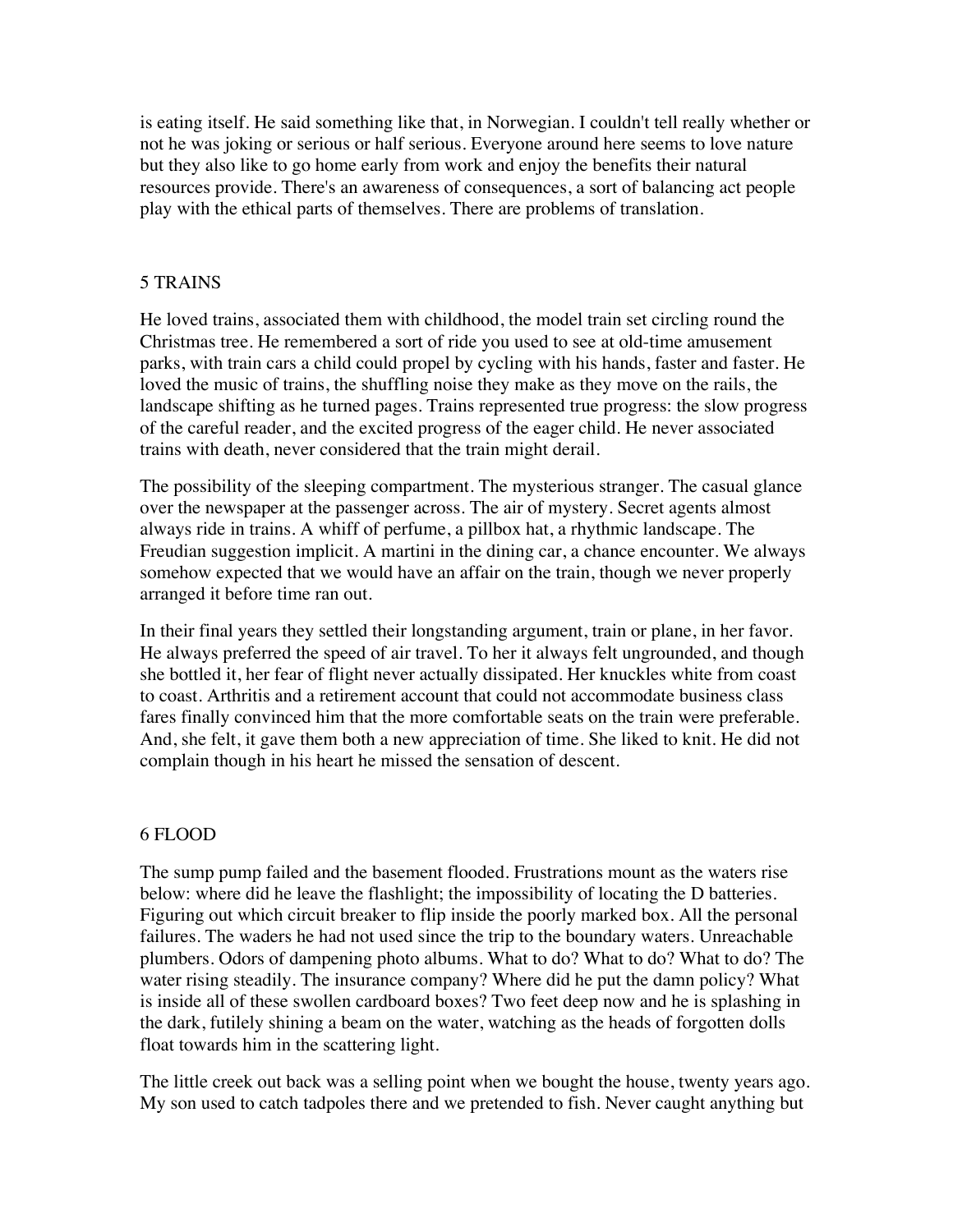a cold. We played Huck Finn and made rafts for gnomes from twigs and stems. Was once a trickling thing. Summer Sundays I would sit there in my Adirondack chair with the Times crossword mumbling things like "Babbling brook, babbling brook." Now it is a swollen raging thing and her tulips and perennials are washing away. Improbable storm. The cruelty of calling it perfect. Everything spongy and shifting. World turned mud. The rhododendrons are drowning. A swing set loosed from its foundation falls and floats away.

There is terrible loneliness in the flood, awful desperation in bailing out. You find no consolation in sharing this. There is no one to blame and so you will blame each other. The accumulated years of petty failings come to this, two people carrying buckets of sewage. And you know in your heart it is your own fault, this storm, this dirty water, all of the conspiracies against you. Struggling to remember what is important and what is not. If it was so important why did you put it down there to begin with? Electricity, osmosis, shit, garments, board games, waterborne disease, accumulation, rust, incompetence, meanness, labor, eels, and mortgages come to mind.

## 7 TOXIC

There are cracks in the foundation and black mold spores are growing in those cracks. See that slick ooze? Yeah its the bad kind, well, one of them. Not the worst kind but one of em. Memnoniella spores won't kill you quickly but they can slowly erode your autoimmune system. Some people it makes drowsy, other people it makes your eyes red, some get a kind of raspy cough like (this), or it makes you itch all over, get little sort of mold sores on your skin. It creeps up on you, over time. It's hard to kill off the mold. If you got kids you ought to get it taken care of. But you know what, I'll be honest with you these cracks here? That's a bigger problem. You could spend twenty thirty grand on the mold and still have this place uninhabitable within two three years. Maybe. I don't know your budget. I can't say. I really can't. I'm not a foundation guy. I am a mold guy.

So it turns out there are some underground tanks nearby, filled with who knows what. There was a big commercial drying-cleaning place operation. Forty fifty years ago before that there was a tannery in the same building. You know they just used to put all that stuff in tanks, right there in the premises? They just kept filling up the tanks, buying new ones once they filled up. Better than dumping it, I guess. Seemed like the best thing to do at the time, put it all underground. Completely legal. Send it downstairs, figure it out later. They eventually went bankrupt, they all do, businesses, most do. Industry is here to die. And those tanks just stay there with their who knows what. People die, forget what all was there. Eventually rust, a crack, a small leak. I don't know, I don't. Maybe that's where her leukaemia came from. Does it matter?

For a while we went on tours of towns that don't exist anymore. Places that have been removed from the map. There are many more ghost towns than you might think. Hundreds of hamlets along the old Midwestern highways killed off by the interstate. Many others evacuated for other reasons, other mistakes. We held vigil in longabandoned churches, ate ham sandwiches and grapes in the ruins of carpet mills and tile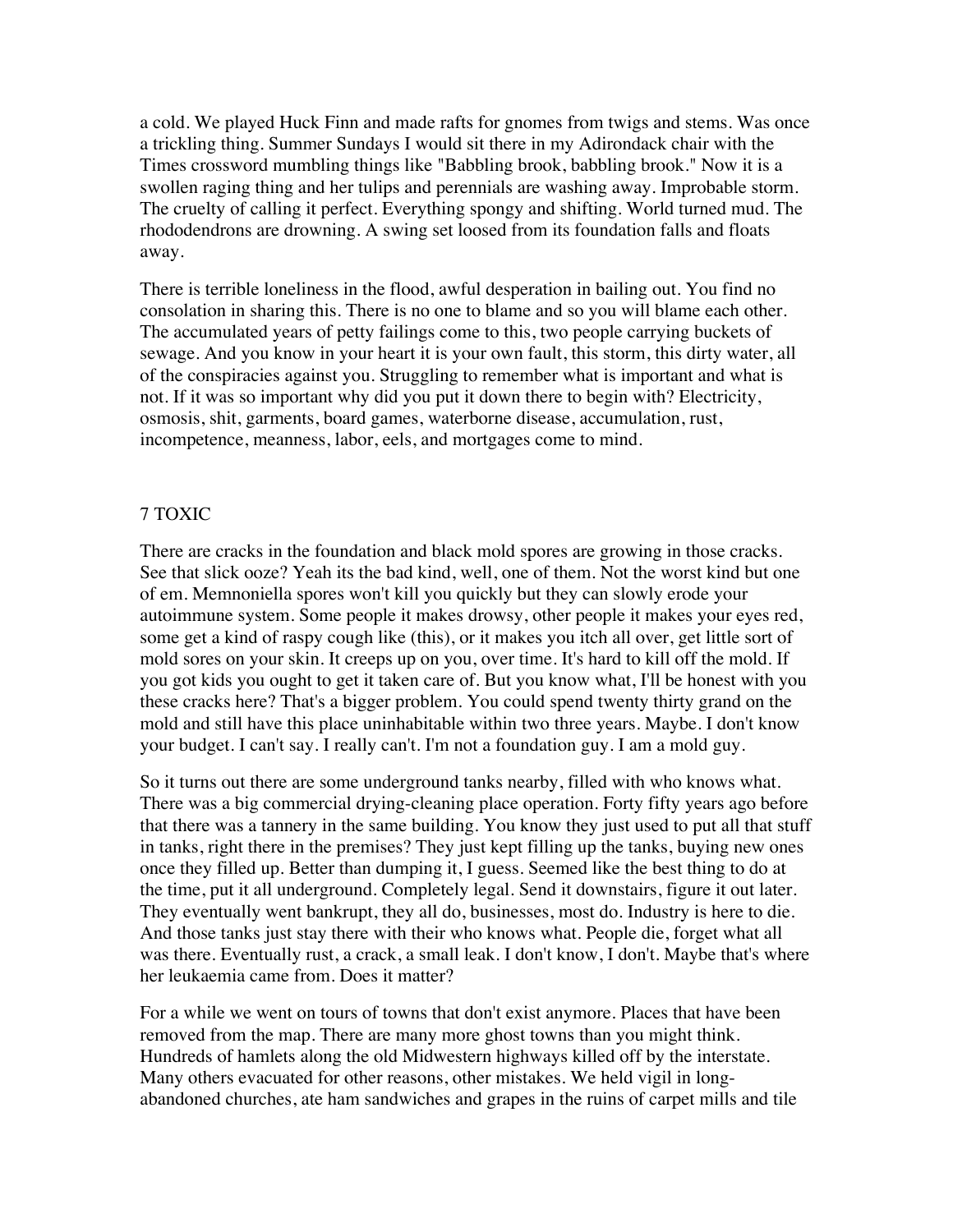factories. In Centralia we walked hand in hand through the smouldering acres where the fires still burn underground. The place smells like a Weber gone wrong. Once on our way to Niagra Falls, we broke into an abandoned ranch house in Love Canal and had sex on the sofa. The place looked untouched, time capsule of the Carter era. We took photographs in these places with a Polaroid camera. We kept a garden gnome in the trunk, to help us to frame the exposures.

#### 8 FLIGHT

Venice. No particular reason. The canals. I read the book, about death. Mostly I want to ride in one of those boats. With the striped shirt and the pole and the hat and all that. Lost its glamor? Well, I don't know about that. I still love airports, planes. I know most people hate them, or pretend to. But watching the planes take off? When I was a kid I would ride my red Schwinn to the fields near the airport, to stand at the fence and watch them for hours. I'm making a sort of study now, of airports, departures, the like. Not sure if I'll do anything with it. Have you ever been to Kansas City? Thinking of going there next. Security? I agree. Perverts. Any excuse to fondle a thigh. To be honest I don't care much, about security. I don't think it would be a bad way to go, a plane crash, considering all the other things that could happen.

That winter thousands of birds fell from the sky. In Arkansas, the small corpses of 5,000 red wing blackbirds and starlings suddenly rained down on the highways and in the public parks. Joggers stumbled, removing their headphones and staring in shock and awe. An elderly woman walking her dog was struck in the head by a brown headed cowbird as her St. Bernard howled and strained at the leash. In Faenza, Italy, 8,000 turtle doves hailed down on the town like macabre Christmas ornaments. Also strange at sea. In the Chesapeake Bay, millions of silver fish washed ashore from the Chesapeake Bay. Near Kent, 40,000 devil crabs littered the beaches. Some blamed global warming, or God, or coincidence. Explanations were provided but they only functioned to deepen the mystery and our sense of its enormity.

For a month or so after her death he would not leave their home, nor rarely even his bed. Neighbors would see him wander out of the house around noon in his bathrobe to fetch the morning paper, blinking and furtively shielding his eyes from the sun, looking unwashed and undernourished. And then suddenly one day, to the confusion of his children, he began to travel the world, in seemingly erratic and incomprehensible patterns. He would pick a bargain flight out of the newspaper and fly there, with no reservations or plans. He visited Sao Paolo and Peoria, Istanbul, Kiev, and Baton Rouge, Reykjavik, and Bristol. He travelled alone, and he did not make the trip to either of the coasts to visit his grandchildren. He plundered the retirement account, and the children received only occasional postcards with scrawled notes they regarded as cryptic, mostly accounting only for details of geography and architecture. He gave no indication of his emotions or psychological state.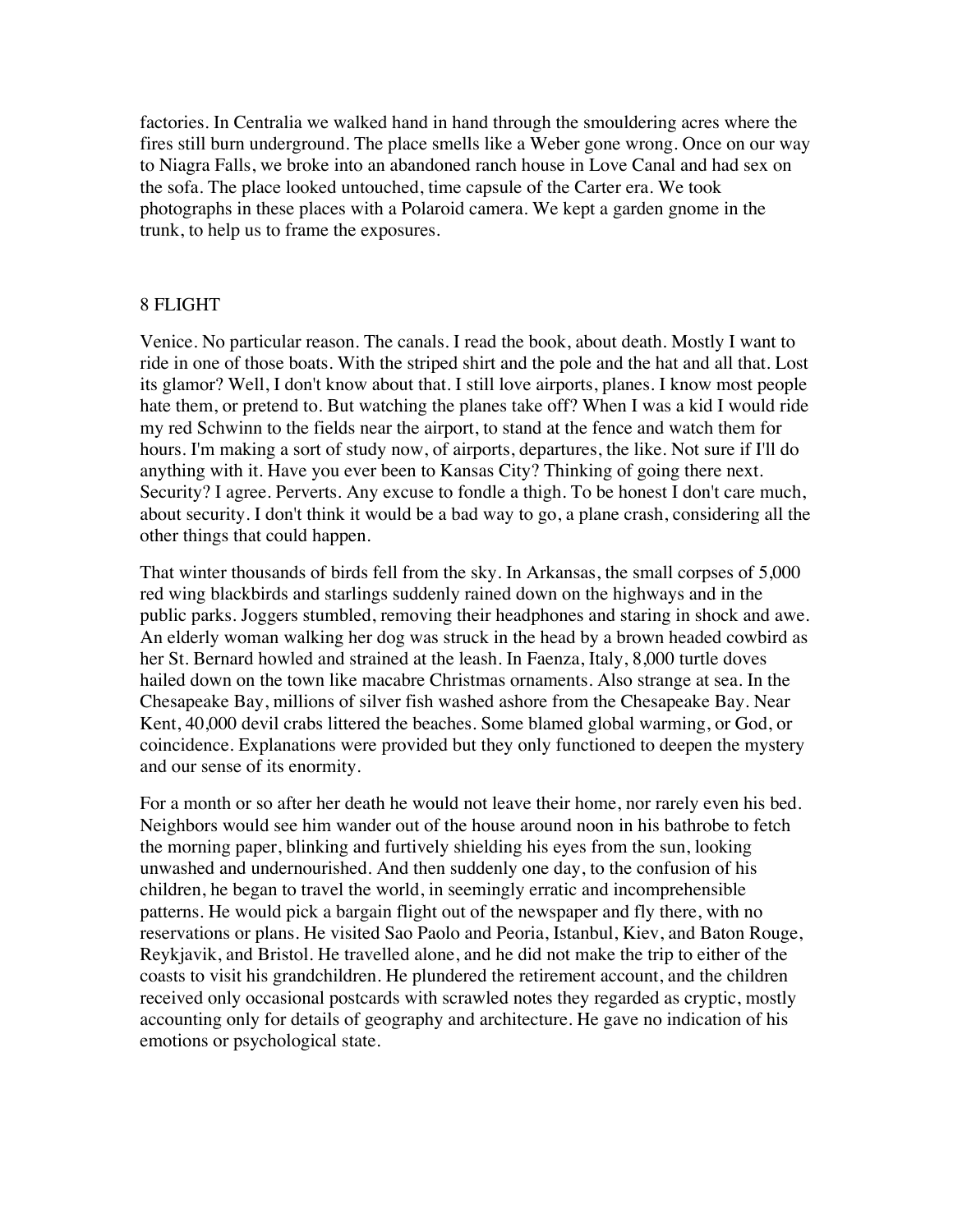#### 9 STRIPPED

A body wears a body down. In Venice Beach he watches as a young woman endures a fresh tattoo on her upper arm, an exhibit in the body artist's display window. She grips something tightly in her hand. The needle gun a loud buzzing electric rattle. The tattooist spreads her flesh between fingers and thumb as he works. Palpable pain reflects through the window, her eyes rolling back slightly and her head an angle askew, jaw set in a kind of grim mortis, low moans escape from time to time, droplets of blood forming along the lines. He stands close to the window and watches. Her thighs shudder slightly and her feet strain as if she might bolt from the chair at any time, sweat streaming down her brow. He cannot look away though he has stood here staring at the spectacle longer than could possibly be polite. He thinks for a moment that he might turn around, walk past the body builders on the shore, and wade into the ocean, perhaps to swim out beyond, but he cannot move from this place at the window, in communion with her pain and its proximity and what strangely resembles ecstasy.

In the Tallinn bar an Abba song pipes in through tinny loudspeakers as a tall Ukrainian woman in a platinum wig gyrates, removing one article at a time, unzipping a silvery dress, hooking it onto a pointy heel, and flinging it off the stage, unhooking a red sequinned bra before caressing her own oiled breasts, spinning furiously around the pole and then mounting it in a fashion that seems to defy gravity, arching her back, heels in the air, the disco ball reflecting off her taut belly before she cartwheels off the phallic prop. And here he stands at the rail, a sickeningly sweet vodka/grenadine cocktail in hand, an ageing widower among young Russian toughs and middle-aged German salesmen in brown business suits offering five Euro notes to her g-string. She looks past them all to some imperceptible point in the distance beyond the walls of the bar even as she contorts to offer them her well-trimmed revelation, even as she does a sort of snake belly slither across the stage to allow the hooting Cossacks a closeup of her ass crack. He does not know why he is here or what he hopes to find, past any sense of eroticism, beyond feeling much of anything at all.

They carve away the mountain. A mountain is not so much. Nothing eternal. A mountain can be stripped away, layer by layer. There is great pride in the operation, making short work of geological truth. No man is a mountain but men can wear one away. We assert our significance through these acts. These miracles of capital scrape away what thousands of years have made. Our diggers and trucks and men in hard hats, our remakers of nature and things. Geological time is revealed and pliable. We take what is sweet from the earth, we flatten and invert. We load our dump trucks one at a time, buckets and buckets, we carry them away. We revise habitat. We change the geometry of the earth. We make electricity of our violations. We want what we want and we get it when we want.

## 10 THE THIRD RAIL

Terra cotta men in endless rows before him. He has walked on the Great Wall, purchased a postcard for his daughter, eaten noodles with some kind of meat and spices. A wall